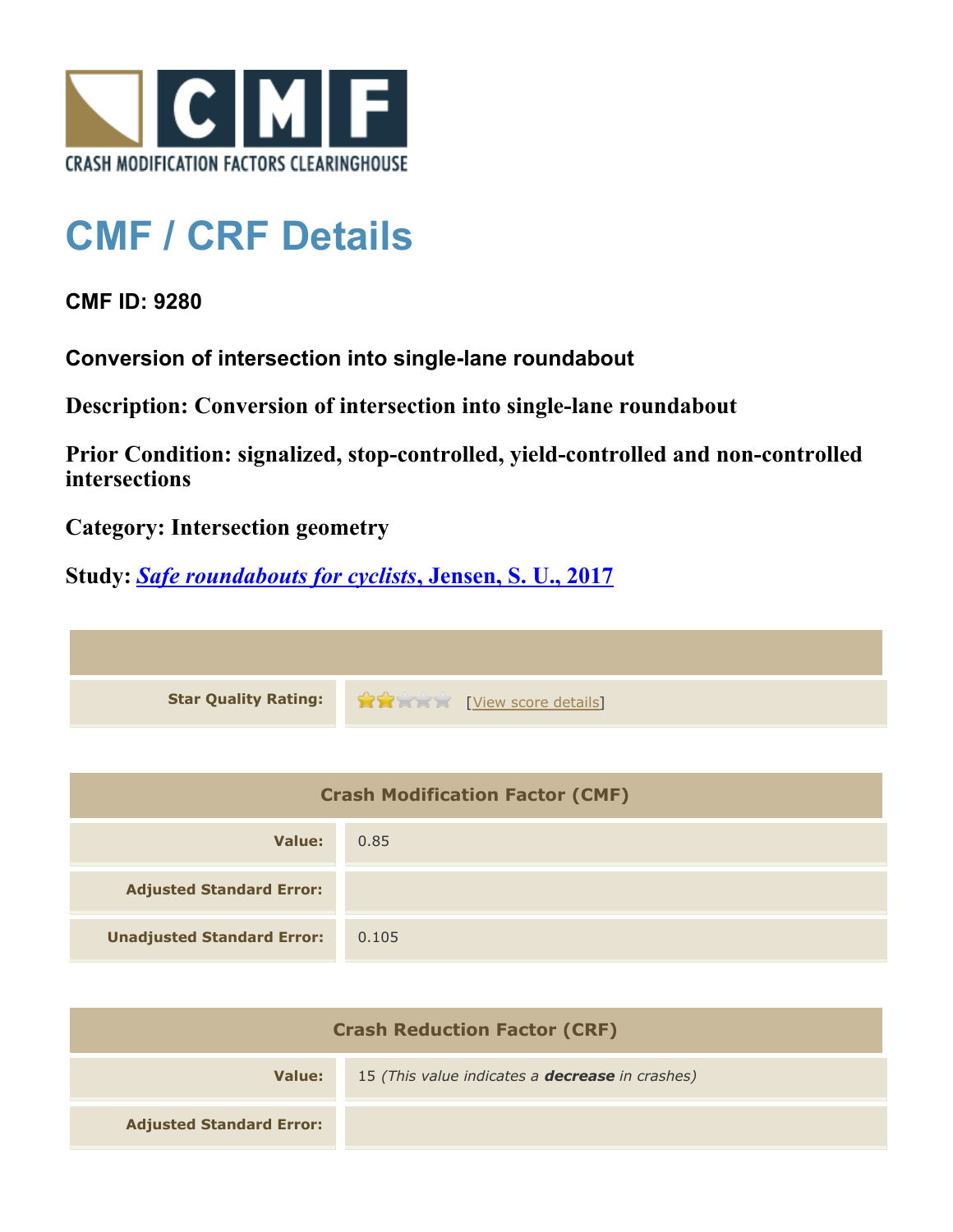| <b>Crash Type:</b><br>All<br><b>Crash Severity:</b><br>All<br><b>Roadway Types:</b><br>Not specified<br><b>Number of Lanes:</b><br><b>Road Division Type:</b><br>All<br><b>Speed Limit:</b><br>40km/h to 130km/h<br><b>Area Type:</b><br>Urban | <b>Applicability</b> |  |
|------------------------------------------------------------------------------------------------------------------------------------------------------------------------------------------------------------------------------------------------|----------------------|--|
|                                                                                                                                                                                                                                                |                      |  |
|                                                                                                                                                                                                                                                |                      |  |
|                                                                                                                                                                                                                                                |                      |  |
|                                                                                                                                                                                                                                                |                      |  |
|                                                                                                                                                                                                                                                |                      |  |
|                                                                                                                                                                                                                                                |                      |  |
|                                                                                                                                                                                                                                                |                      |  |
| <b>Traffic Volume:</b>                                                                                                                                                                                                                         |                      |  |
| <b>Time of Day:</b><br>All                                                                                                                                                                                                                     |                      |  |

## *If countermeasure is intersection-based*

| <b>Intersection Type:</b>         | Roadway/roadway (not interchange related) |
|-----------------------------------|-------------------------------------------|
| <b>Intersection Geometry:</b>     | No values chosen.                         |
| <b>Traffic Control:</b>           | Not specified                             |
| <b>Major Road Traffic Volume:</b> |                                           |
| <b>Minor Road Traffic Volume:</b> |                                           |

| <b>Development Details</b>      |  |
|---------------------------------|--|
| <b>Date Range of Data Used:</b> |  |
| <b>Municipality:</b>            |  |
| State:                          |  |